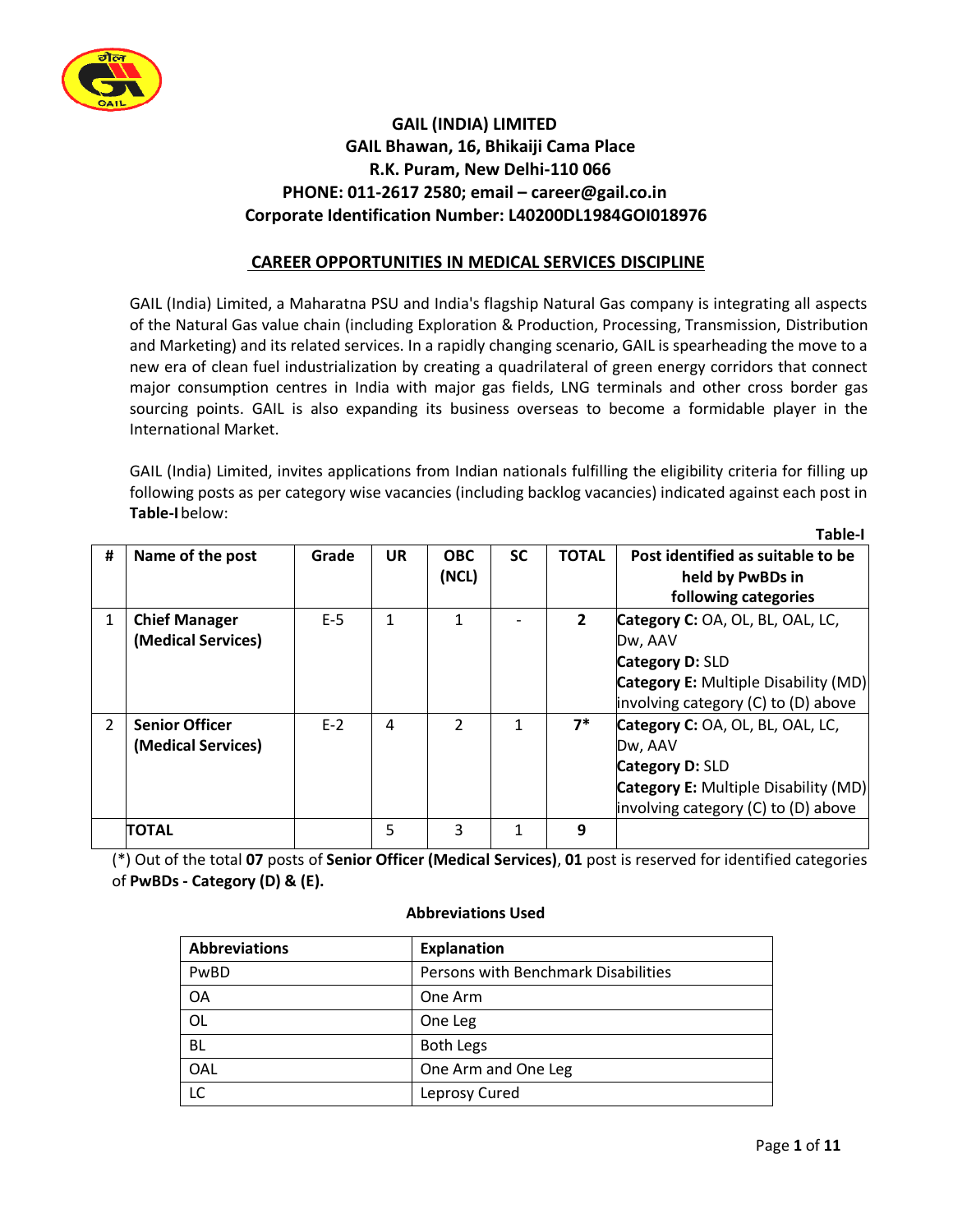| Dw         | Dwarfism                            |
|------------|-------------------------------------|
| AAV        | <b>Acid Attack Victims</b>          |
| <b>SLD</b> | <b>Specific Learning Disability</b> |
| MD         | <b>Multiple Disability</b>          |

Persons with Benchmark Disabilities (PwBDs) belonging to the category/ categories for which the post is identified (as indicated in **Table-I**) can also apply even if no vacancies are specifically reserved for them. Such candidates will be considered for selection for appointment to the post by general standard of merit.

PwBD category candidates of relevant category applying against a vacancy specifically reserved for them shall be eligible for the benefit of reservation/ concessions, if impairment is not less than **40%** of the relevant disability.

## 1. **Minimum Essential Qualification(s), Minimum Essential Experience and Upper Age Limit for the above posts shall be as indicated in Table-II below:**

|               |                                                                                                                          |                                                                                                                                                                                                                                                         | <b>Table-II</b>                                                                                                                                                                                                                                                                                                                                                                                                            |  |
|---------------|--------------------------------------------------------------------------------------------------------------------------|---------------------------------------------------------------------------------------------------------------------------------------------------------------------------------------------------------------------------------------------------------|----------------------------------------------------------------------------------------------------------------------------------------------------------------------------------------------------------------------------------------------------------------------------------------------------------------------------------------------------------------------------------------------------------------------------|--|
| S.No.         | Post/ Grade/ Pay Scale/                                                                                                  | <b>Minimum Essential</b>                                                                                                                                                                                                                                | <b>Minimum Essential Experience</b>                                                                                                                                                                                                                                                                                                                                                                                        |  |
|               | <b>Age limit</b>                                                                                                         | <b>Qualification</b>                                                                                                                                                                                                                                    |                                                                                                                                                                                                                                                                                                                                                                                                                            |  |
| $\mathbf{1}$  | <b>Chief Manager (Medical</b><br>Services)<br>E-5 Grade<br>Pay-Scale: Rs.90,000 -<br>$2,40,000/-$<br>Age Limit: 40 Years | MBBS with MD / DNB in<br><b>General Medicine</b><br>(Qualification<br>should<br>be<br>Medical<br>recognized<br>by<br>Council of India / National<br><b>Board of Examination)</b>                                                                        | 09<br>Minimum<br>(Nine)<br>years<br>post<br>qualification experience in line (Including<br>experience as Senior Resident) as<br>Medical Officer/ Specialist/ Consultant<br>/Lecturer /Asst. Professor/ Associate<br>Professor in Govt. Medical College/<br>Hospital OR in Pvt. Medical College<br>/Hospital OR in State/Central Govt.<br>Department/ Public Sector Enterprise<br>/Private Sector Organization/Institution. |  |
| $\mathcal{P}$ | Sr. Officer<br>(Medical Services)<br>Grade: E-2<br>Pay-Scale:<br>Rs.60,000 - 1,80,000/-<br>Age Limit: 32 Years           | <b>MBBS Degree</b><br>(Qualification<br>should<br>be<br>by<br>Medical<br>recognized<br>Council of India with valid<br>registration with relevant<br>statutory council /body).<br>Desirable:<br>Diploma<br>in<br>specialized field e.g. DGO,<br>DCH etc. | (One)<br>Minimum<br>01<br>vear<br>post<br>qualification<br>experience<br>$\overline{\mathsf{in}}$<br>line<br>(excluding internship) as Medical Officer<br>/Specialist in State /Central<br>Govt.<br>Department/Hospital OR in Public Sector<br>Enterprise / Private Sector Organization<br>/Hospital, as an employee of that<br>Organization / Hospital.                                                                   |  |

## 2. **TERMS AND CONDITIONS IN RESPECT OF ESSENTIAL QUALIFICATION(S) AND ESSENTIAL EXPERIENCE [As mentioned under relevant column in Table-II]**

2.1 Minimum essential educational qualification(s) required shall be as indicated in **Table-II** against each post.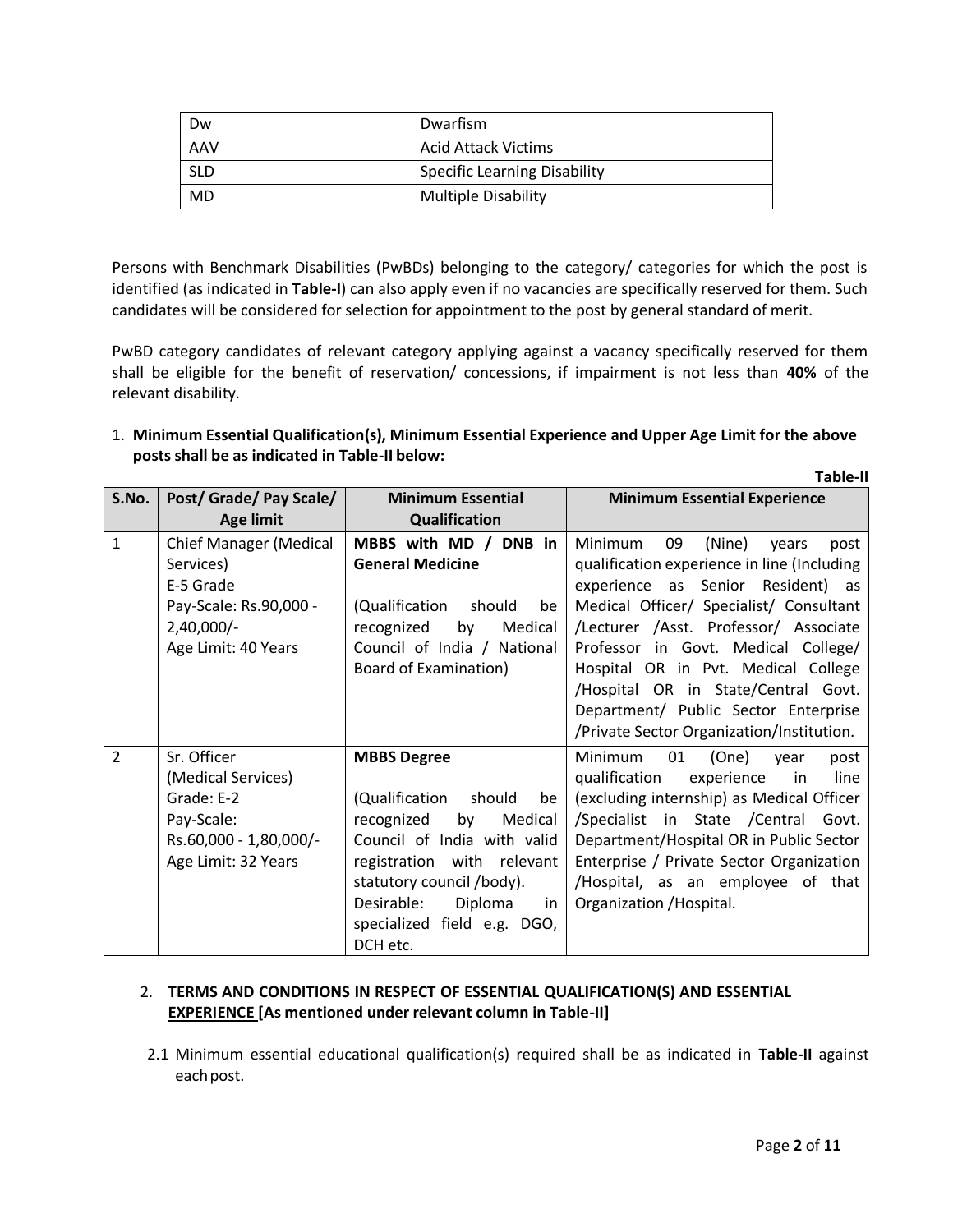- 2.2 Only full time Regular courses will be considered.
- 2.3 Medical Degree/ Diploma (i.e. MBBS/MD/MS/DGO/DNB etc.) acquired should be recognized by Medical Council of India / National Board of Examination OR Relevant Medical Council/Body.
- 2.4 Candidates should be registered either with Medical Council of India or with State Medical Council.
- 2.5 Minimum Essential Post Qualification and in line **Experience** in Govt. Medical College/ Hospital OR in Pvt. Medical College /Hospital OR in State/Central Govt. Department/ Public Sector Enterprise/Private Sector Organization/Institution should be as on **20.01.2022.**
- 2.6 Internship training shall not be considered as work experience for the post of Senior Officer (Medical Services).
- 2.7 Experience of candidates working on contract basis through an empanelled agency/ contractor (i.e., those who have been deployed on contract basis by some other agency/ organization) will not be considered. Only direct work experience including fixed term basis employment in an organization will be taken into consideration.

## 3. **UPPER AGE LIMIT AND AGE RELAXATION**

- 3.1 The Upper Age Limit for various posts as given in **Table-II** is as **on 20.01.2022**.
- 3.2 The upper age is relaxable by 05 years for SC/ST category candidates, 03 years for OBC (NCL) category candidates. It is also relaxable by 10 years for PwBD candidates belonging to General/EWS category, 13 years for PwBD candidates belonging to OBC (NCL) category and 15 years for PwBD candidates belonging to SC/ST category. The above relaxation in upper age limit is applicable only in respect of posts which are reserved for SC/ST/OBC(NCL) category candidates. Relaxation in age limit shall be applicable for PwBD category candidates irrespective of the fact whether the post is reserved or not, provided the post is identified suitable for concerned PwBD category candidates. The upper age limit is also relaxable by 05 years for candidates domiciled in the State of Jammu & Kashmir between 01.01.1980 and 31.12.1989.
- 3.3 SC/ST/OBC(NCL) category candidates applying for post marked unreserved (UR) shall be considered under general standard of merit and no relaxation in upper age limit shall be available to them.
- 3.4 In case of Ex-servicemen who have put in not less than six months continuous service in the Armed Forces of the Union, they shall be allowed to deduct the period of such service from their actual age, and if the resultant age does not exceed by more than 03 years the maximum age limit prescribed for the posts/ services for which a candidate seeks appointment, he/ she be deemed to satisfy the conditions regarding the age limit.
- **3.5 Maximum upper age of the applicant shall not exceed 56 years including all possible age relaxations.**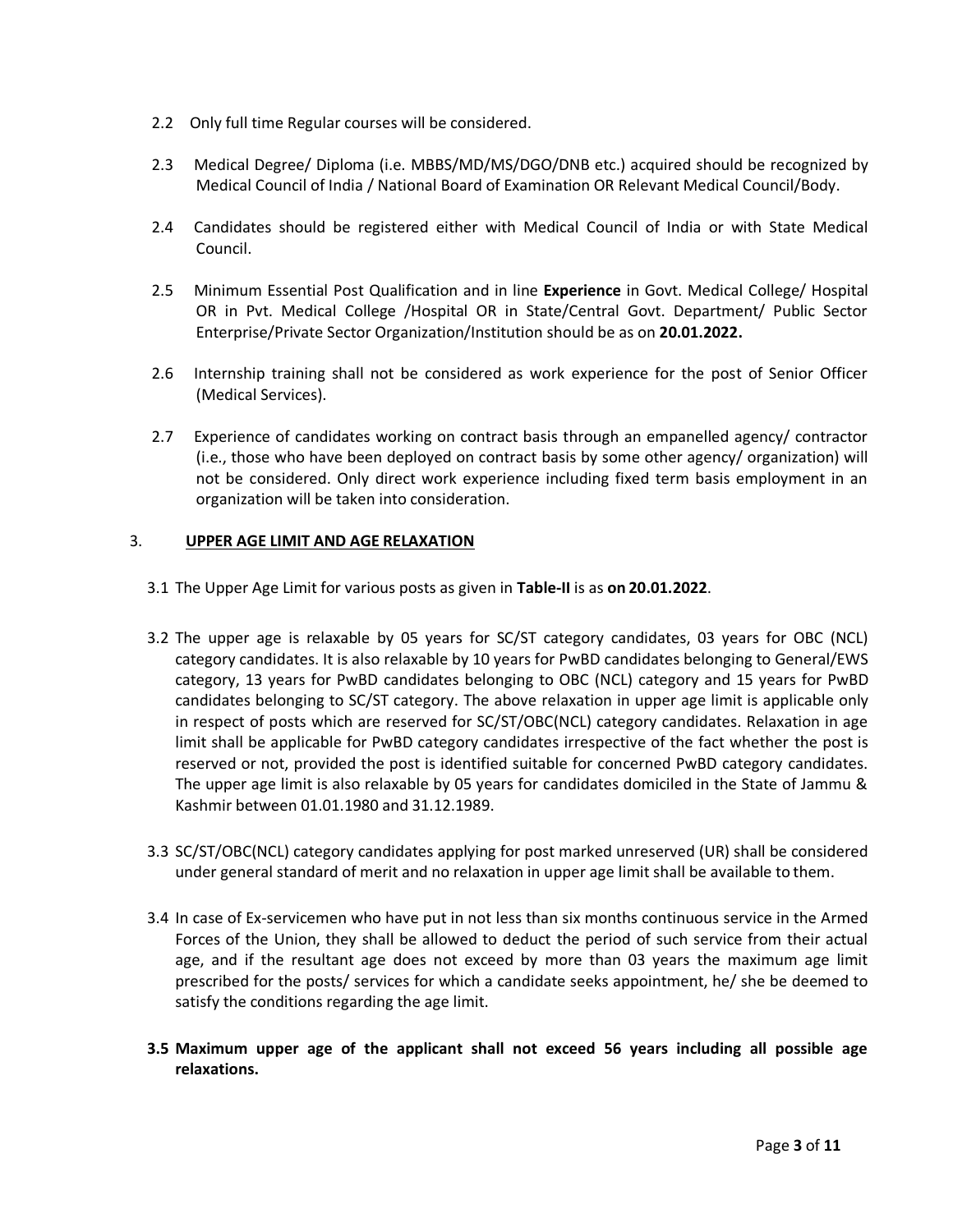**3.6 Relaxation and concessions for Persons with Benchmark Disabilities (PwBDs) category candidates will be in accordance with the Government directives in thisregard.**

#### **5 EMOLUMENTS**

5.1 The candidates selected shall be on probation for a period of one year and shall draw initial basic pay in the corresponding pay scales as indicated in **Table-III** below:

|       |                           | Table-III                |
|-------|---------------------------|--------------------------|
| Grade | Pay Scale                 | <b>Initial Basic Pay</b> |
| $E-5$ | $Rs.90,000 - 2,40,000/$ - | Rs.90,000/-              |
| $F-2$ | $Rs.60,000 - 1,80,000/$ - | Rs.60,000/-              |

- 5.2 Candidates to be selected for the position of Senior Officer in E-2 Grade through Open Advertisement on All India basis and offered minimum basic pay in the pay scale of E-2 Grade will be allowed 01 advance increment at the applicable rate (presently  $\omega$  3%) over and above the minimum of pay scale in E-2 Grade offered to them. Candidate(s) granted Protection of pay (Basic plus DA) will be allowed one advance increment at the applicable rate (presently  $\omega$  3%) on cumulative basis over and above the basic pay fixed for protection of his/her last pay drawn. Candidate(s) granted higher basic pay in the form of advance increment(s) by the Competent Authority on the recommendation of the selection committee will also be entitled for one advance increment as stipulated above over and above the higher basic pay offered to him/ her on the basis of recommendation of the selection committee.
- 5.3 All candidate(s) selected for the position of Sr. Officer in E-2 Grade through open advertisement on All India basis and offered minimum basic pay in the pay scale of E-2 Grade, having post qualification relevant experience of 04 years or more than 04 years (against the requirement of minimum post qualification relevant experience of 01 year) will be allowed 02 advance increments on cumulative basis at the applicable rate (presently  $\omega$  3%) over and above the minimum basic pay in the pay scale of E-2 Grade. For the purpose of calculating number of years of post-qualification relevant experience, the last date of submission of online application will be taken as cut-off date. Candidate(s) granted Protection of pay (Basic Plus DA), will also be allowed two advance increment(s), as stipulated above, at the applicable rate (presently  $(23%)$ on cumulative basis over and above the basic pay fixed for protection of his/ her last pay drawn. Further, candidate(s) granted higher basic pay in the form of advance increment(s) by the Appointing Authority on the recommendation of the selection Committee or otherwise on the merit of each case, will also be allowed two advance increment(s), as stipulated above, at the applicable rate (presently  $\omega$  3%) on cumulative basis over and above the higher basic pay offered to him/ her by the Appointing Authority on the recommendation of the selection committee or otherwise on the merit of each case subject to the condition that total number of advance increments to be allowed in such cases should not exceed 05.
- 5.4 **Pay and Allowances:** Basic Pay as applicable in the grade, Variable Dearness Allowance (VDA) at the applicable rates and perks & allowances under cafeteria approach.
- 5.5 **Variable Pay:** Performance Related Pay as per the applicable policy.
- 5.6 **Other Benefits**: Company Accommodation/ Leased Accommodation/ HRA, medical facility,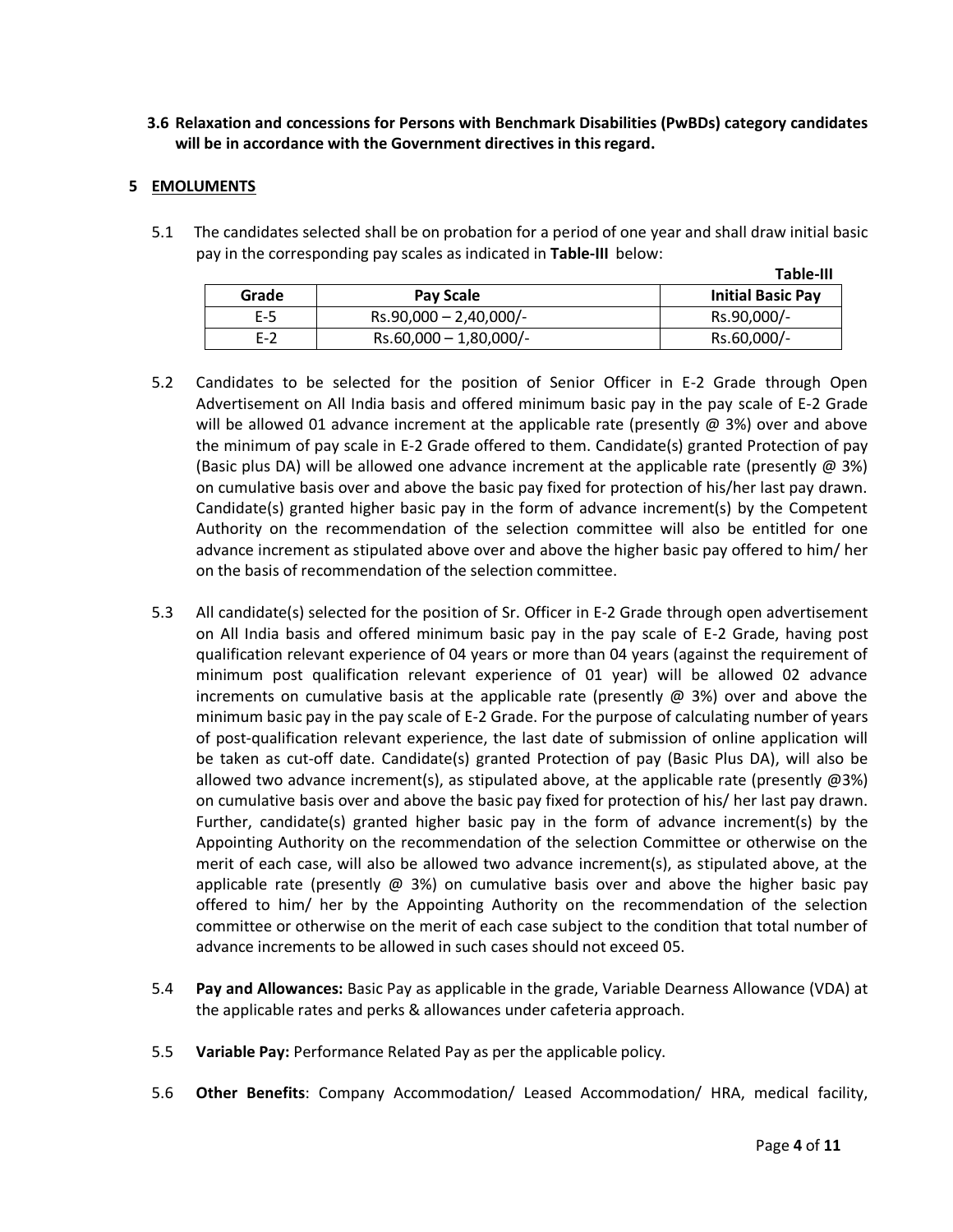group insurance, house building advance, conveyance advance etc. as per the rules of the company.

- 5.7 **Superannuation Benefits**: Subject to fulfilling of requisite terms & conditions, employees will be eligible for Contributory Provident Fund, Gratuity, and Pension under Defined Contributory Scheme. Further, Post-Retirement Medical Benefits under Defined Contributory Scheme will be extended to those who superannuate from GAIL after rendering a minimum of 15 years of continuous service.
- 5.8 All the above benefits will be governed by the policy of the Company in force & amended from time totime.

## **5 PLACEMENT/ ASSIGNMENTS:**

5.1 The selected candidates may be posted at any of the installations/ projects/ offices, etc. of GAIL (India) Limited or any of the subsidiaries/ Joint Ventures of GAIL (India) Limited or deputed to any Department of Government of India/ other PSUs, etc. The selected candidates may be assigned jobs/ functions/ assignments as per the business requirements of the Company including shift operations.

#### **6 APPLICATION FEE**

- 6.1 At the time of submission of online application, candidates belonging to **General, EWS & OBC (NCL) category** are required to pay a non-refundable application fee of **Rs. 200/- (Rupees Two Hundred only)**(excluding applicable Convenience Fee and Taxes).
	- The application fee is to be paid by typing or pasting the link in a **URL** (Uniform Resource Locator) using any browser: [https://formbuilder.ccavenue.com/live/gail-india-limited](https://ind01.safelinks.protection.outlook.com/?url=https%3A%2F%2Fformbuilder.ccavenue.com%2Flive%2Fgail-india-limited&data=04%7C01%7Cshubham.bansal%40icicibank.com%7C8a07380a81844dff3a0808d929a54c0c%7Cce6f94301d644a97a32de92a05a11971%7C0%7C0%7C637586612224462605%7CUnknown%7CTWFpbGZsb3d8eyJWIjoiMC4wLjAwMDAiLCJQIjoiV2luMzIiLCJBTiI6Ik1haWwiLCJXVCI6Mn0%3D%7C1000&sdata=ztPtJIGnyNNKEysknsXKLQyVLUWzaOHxvsuKw3nicT8%3D&reserved=0)
	- Thereafter applicants need to select the correct Advertisement Number and click on **Proceed**  Button to pay the requisite application fee. Applicants are required to fill their basic personal details and click on the Terms and Conditions Check Box before clicking on the **Pay Now** Button. Applicants need to choose their preferred mode of payment such as Credit Card, Debit Card, Net Banking, Paytm, Wallet & UPI etc. to pay the Application Fee. Applicable Convenience Fee and Taxes, if any over and above the Application Fee will be borne by the Applicant.
	- After successful Transaction, applicants need to take note of the **Receipt Number**, which can be retrieved in the Payment History Page by entering Mobile Number and email Id.

The **User Manual** for payment of application fees is available at GAIL website [\(careers.gail.co.in\)](http://careers.gail.co.in/). Further, the **Receipt Number obtained through payment gateway** is to be entered in the online application form in the "Bank Transaction Number" field. The Application fee once deposited/ paid will not be allowed to be withdrawn and the application fee once paid will neither be refunded on any account nor would this fee be held in reserve for future exam/ selection.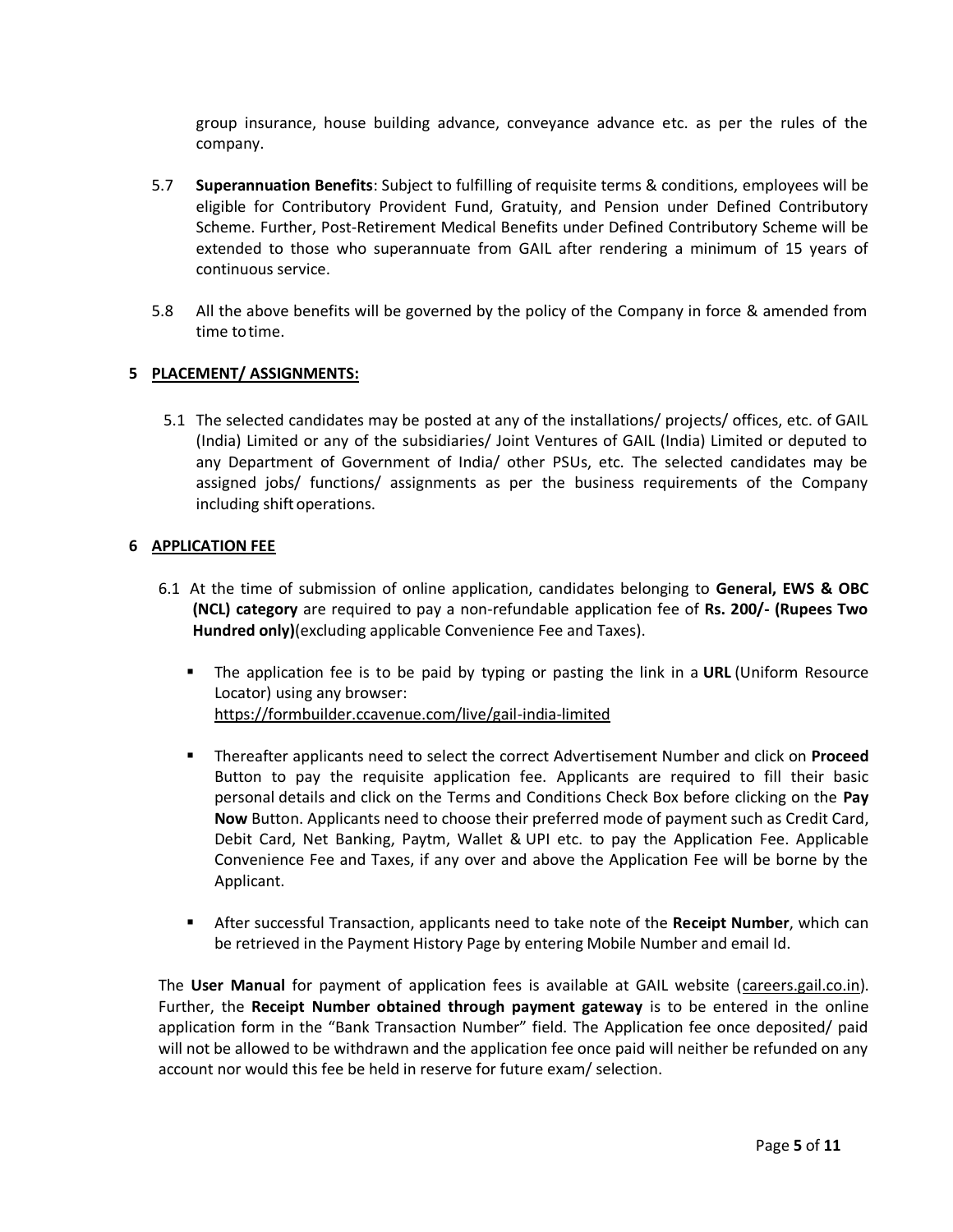6.2 **SC/ ST/ PwBD category candidates are exempted from payment of application fees**. However, for claiming exemption in application fees, SC/ ST candidates will have to submit a true copy of SC/ ST certificate as applicable, issued by the Competent Authority in the prescribed format and PwBD category candidates claiming exemption in application fee will have to submit a true copy of disability certificate in the prescribed format issued by Competent Authority at the time of further Selection Process.

## **7 HOW TO APPLY**

- **7.1 CANDIDATES WILL BE REQUIRED TO APPLY ONLINE THROUGH GAIL WEBSITE:**  [www.gailonline.com](http://www.gailonline.com/) No other means / mode of application shall be accepted. Website will be open from **1100 hrs on 22.12.2021 to 1800 hrs on 20.01.2022.**
- 7.2 Before registering/applying online, candidates are advised to go through detailed instructions related to the application process. The candidate should possess the following and keep the same handy while applying online:
	- (i) Valid email ID and mobile no.
	- (ii) **Receipt Number obtained through payment gateway**, if applicable.
	- **(iii)** Scanned copy of self-attested recent passport size colour photograph **(3.5 X 4.5 cm)** of the candidate with white background **(.JPEG/ .JPG/ .BMP format size upto 50 KB).**
- 7.3 After submitting online application, candidate is required to download the Application Form generated by the system with unique registration number. Candidate should put his/ her signature at the space provided and keep the form with him/ her for future reference.

## **7.4 Candidates are NOT required to submit hard copy of application form to GAIL at thisstage.**

- 7.5 In case the candidate is called for further Selection Process, he/ she has to bring the downloaded application form with all **ORIGINAL DOCUMENTS** [in the order as mentioned below] together with ONE SEPARATE SET OF PHOTO COPY of all documents duly **SELF ATTESTED**  (in the same order) at the time of further Selection Process, failing which he/ she will not be permitted to appear in the further Selection Process:
	- **(i)** Copy of **Receipt Number obtained through payment gateway**, if applicable.
	- **(ii)** Print out of the Online Application form with 02 recent passport size photograph (same photograph uploaded on the online application form) along with signature on the application form.
	- **(iii)** Document in support of Date of Birth proof Matriculation/ Class-X Certificate/ Mark Sheet
	- **(iv)** Caste/Tribe certificate [for SC/ ST/ OBC (NCL) category candidates as applicable] in the prescribed format issued by the Competent Authority as prescribed by Government of India, Disability certificate [in case of PwBD category candidates] in the prescribed format issued by the Competent Authority and Ex‐servicemen Proof (in case of Ex‐ servicemen candidates). OBC (Non Creamy Layer)/EWS category candidates are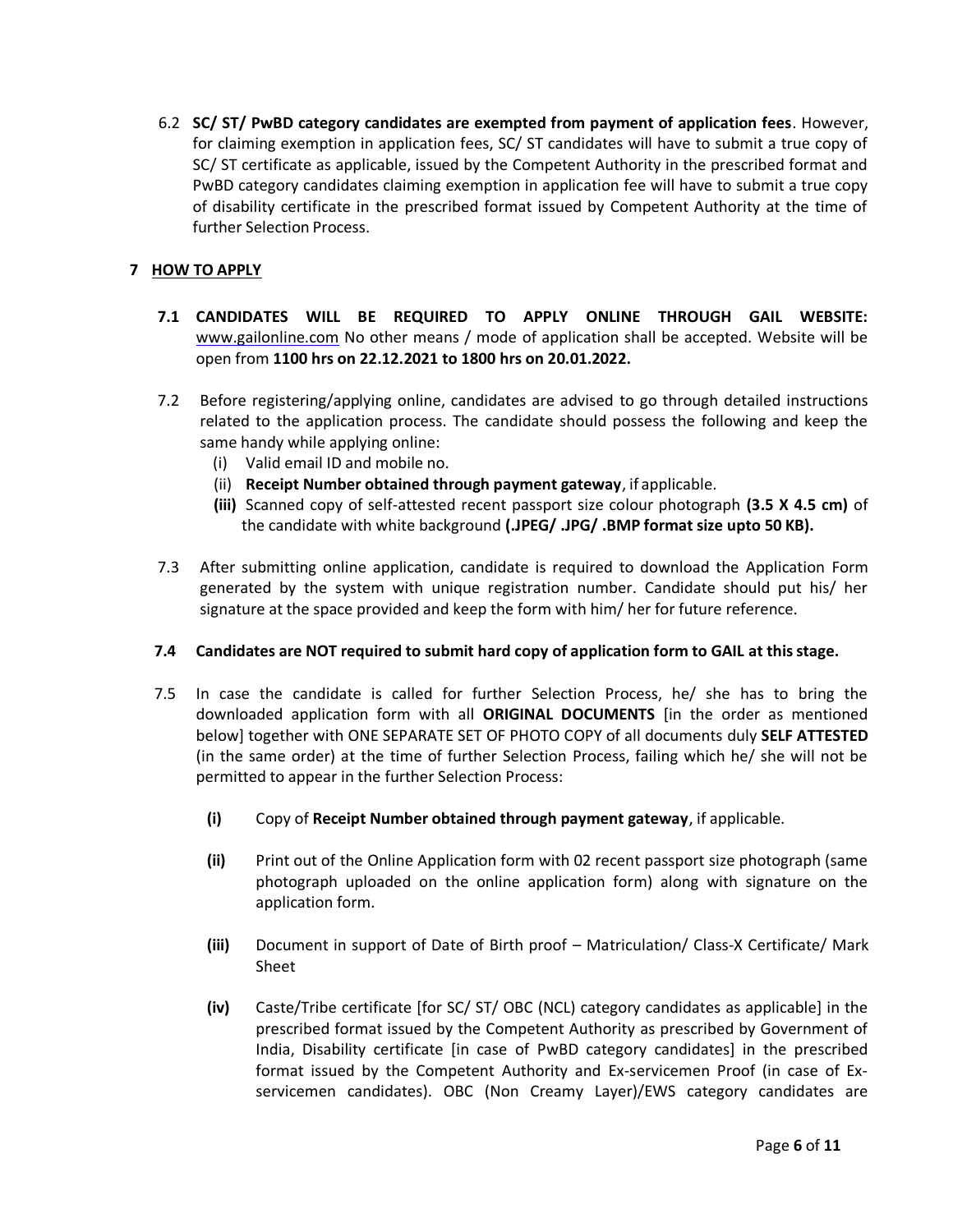required to submit **latest** caste/category certificate.

- **(v)** All Certificates/Testimonials in respect of qualifications (all semester/year wise Mark Sheet, Degree & Diploma certificate starting from matriculation onwards).
- **(vi)** Certificate of Registration with Medical Council of India or with State Medical Council & Internship Completion certificate.
- **(vii)** Documentary proof/ certificate from the Institute/ University (as per norms adopted by University/ Institute) indicating equivalent percentage of marks secured in case degree is awarded in CGPA/ OGPA or letter grade.
- **(viii)** Complete and Proper Experience certificates/ Documents issued by the Employer in support of experience details mentioned by the candidate in the online Application Form.

Only following types of documentary proofs towards experience will be considered:

#### **I. For Past Employment:**

- Experience letter issued by competent and authorized executive of the organization indicating Designation, date of joining including date of relieving the organization by the employee concerned **OR**
- Appointment letter clearly mentioning the date of joining the organization and also acceptance of resignation letter/ relieving order.

## **II. For Current Employment:**

- Experience letter issued by competent and authorized executive of the organization indicating designation, and date of joining the organization by the employee concerned along with latest pay slip **OR**
- Appointment letter clearly mentioning the date of joining the organization and Latest Pay Slip along with any of the following optional documents:
	- $\triangleright$  Identity card issued by current employer
	- $\triangleright$  Annual Increment letter
	- $\triangleright$  Promotion order/Transfer order etc.

In the event of absence of appointment letter and latest pay slip, candidature of such candidates shall be liable to be rejected.

**(ix) NOC/ Forwarding Letter from the employer in case the candidate is employed in Central/ State Government Department, Central/ State PSUs or Semi Government organization.**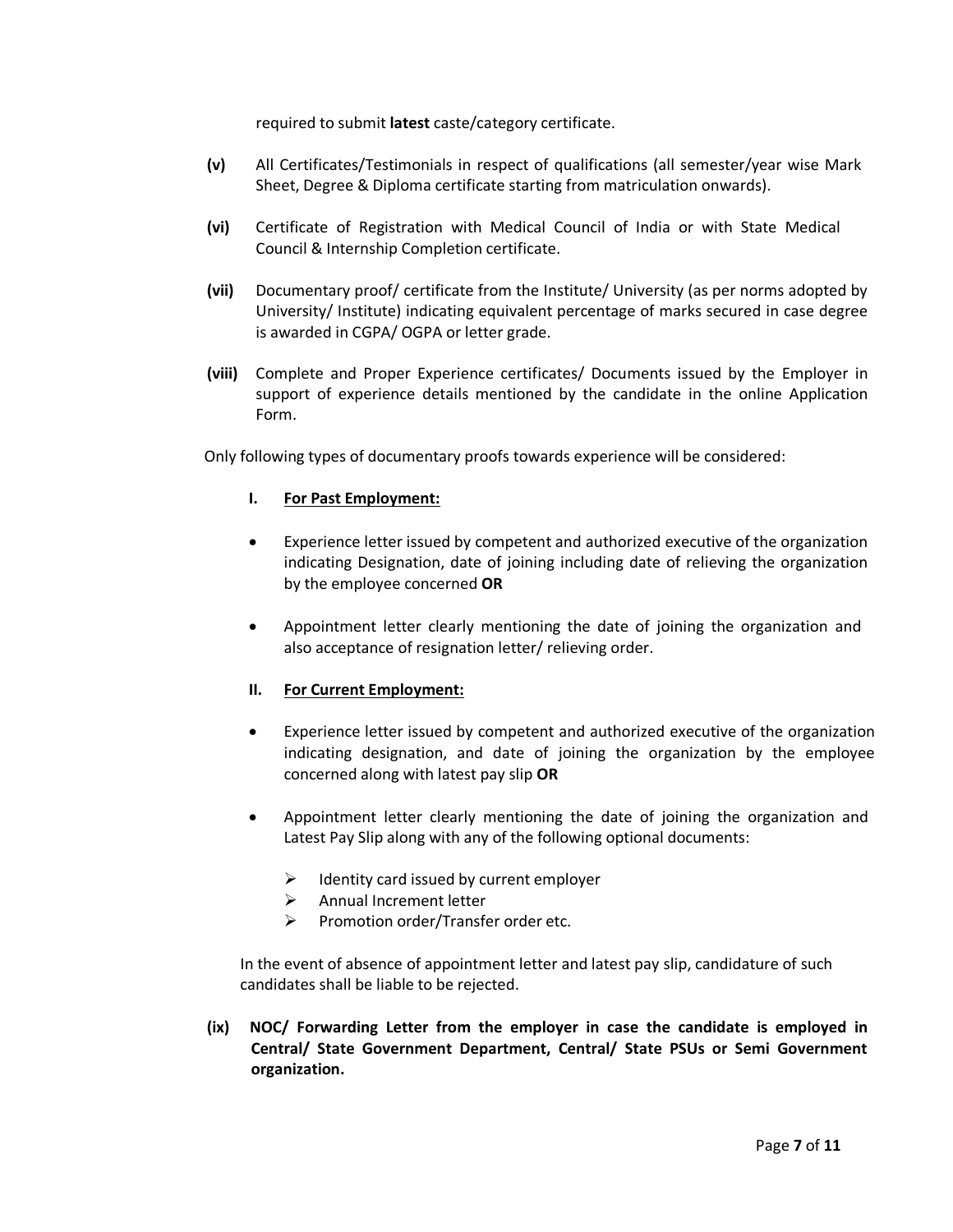**(x) Valid ID Proof**: PAN Card/ Voter ID/ Aadhar Card/ Driving License etc.

**Candidates should ensure that they bring all the documents mentioned above to the venue of further Selection Process. In the event of failure of candidate to submit any of the required documents as mentioned above, candidature of such candidate shall be liable to be rejected.**

- 7.6 **Three** copies of the photo (same photograph uploaded on the online application form) should be retained for future use. Candidates are advised not to change their appearance till the recruitment process is complete.
- 7.7 Before applying for the post, candidates should ensure that he/ she fulfills the eligibility criteria and other conditions mentioned in this advertisement. GAIL would be free to reject any application at any stage of the recruitment process, if the candidate is found ineligible for the post for which he/ she has applied. The application fee paid by ineligible candidates shall be forfeited. No correspondence shall be entertained in this regard.

## **8 HEALTH/MEDICAL FITNESS**

**8.1** Appointment to the above posts will be subject to the candidate being medically fit as per the standards prescribed for the post by the Company. Every candidate appointed to a post in the Company shall be required to get their Pre-Employment Medical Examination done in a Central/ State Government Hospital (having the status of minimum District Hospital) or in GAIL nominated empanelled hospitals and submit Medical reports in the prescribed formats issued by Medical Authority i.e., Chairman of Medical Board or Civil Surgeon or Medical Superintendent or Chief Medical Officer or equivalent of a Central/ State Government Hospital (having the status of minimum District Hospital) or in GAIL nominated empanelled hospital. Acceptance of joining will be subject to the Medical Fitness Certificate so issued by the Medical Authority being further accepted by designated CMO, GAIL (India) Limited. GAIL reserves the right to re- examine or review the Medical Examination report submitted by the candidate without assigning any reason and decision of GAIL's designated CMO will be final and binding. Detailed guidelines on Medical Standards/ Norms for Medical Fitness and Pre-Employment Medical Examination are available on GAIL website **[www.gailonline.com.](http://www.gailonline.com/)**

## **9 SELECTION PROCESS**

- 9.1 Candidates fulfilling all the eligibility criteria (based on the application as submitted in the online application), will only be considered for further Selection Process. Depending on the number of candidates fulfilling all criteria, candidates will undergo single stage/ multiple stage selection process. In the event of number of applications being large, GAIL will adopt shortlisting criteria to restrict the number of candidates to be called for further selection process to a reasonable number by suitably raising the minimum eligibility standards.
- 9.2 Screening and selection will be based on the details provided by the candidates, hence it is necessary that only accurate, full and correct information is furnished by the applicants. Furnishing of wrong/ false information will be a disqualification and GAIL will not be responsible for any consequence of furnishing such wrong/ false information.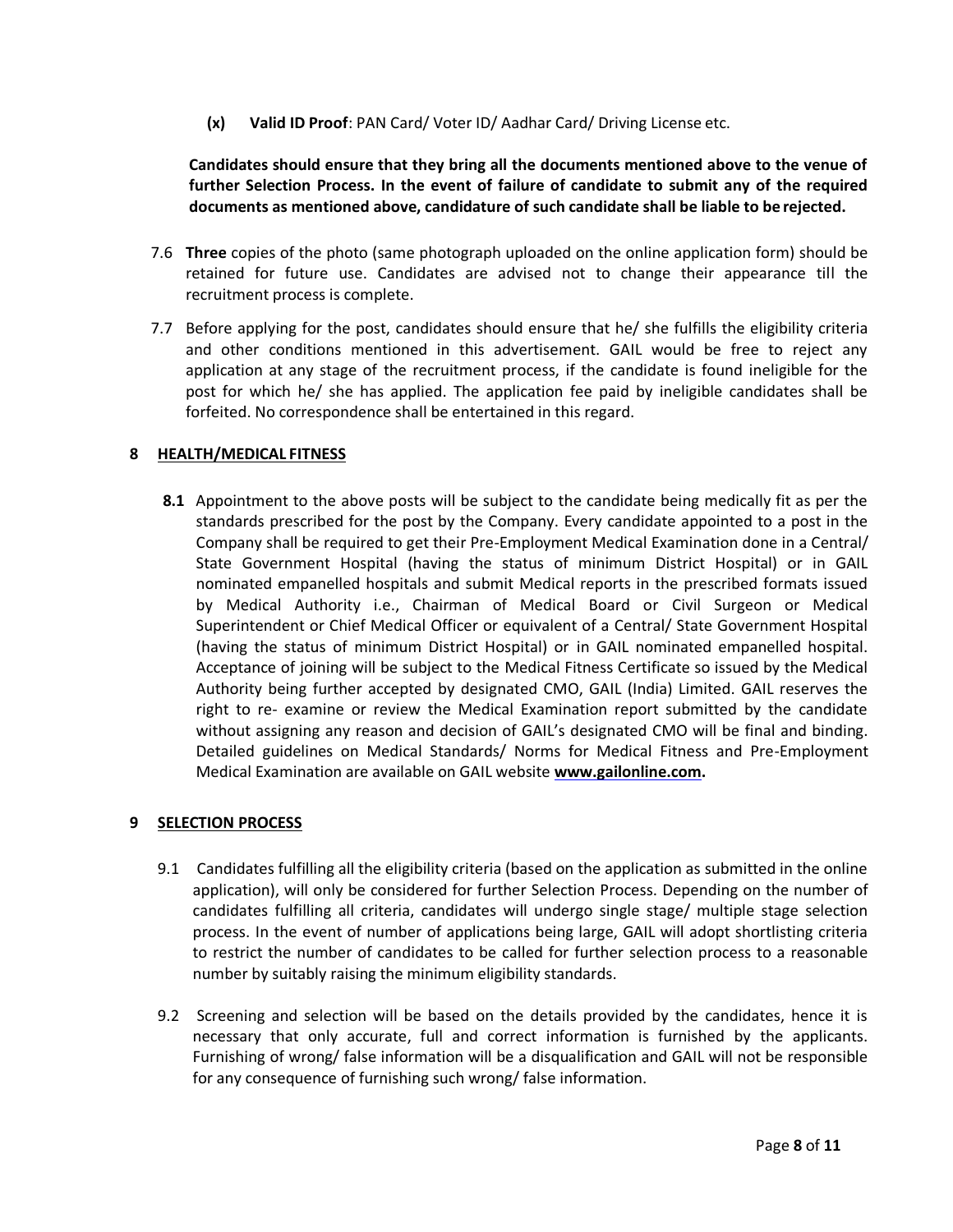- 9.3 Since all the applications will be screened on the basis of data submitted by the candidate in the online application form, the candidates must satisfy themselves of the suitability for the position to which they are applying. If at any stage during the recruitment and selection process, it is found that the candidates have furnished false or wrong information, their candidature will be rejected. Canvassing in any form during any stage of recruitment process will lead to cancellation of candidature.
- 9.4 All the details given in the online form will be treated as final and no changes will be entertained.
- 9.5 It may please be noted that submission of online application under factious/ pseudo names/ email ids is strictly prohibited. Any candidate resorting to such practices will be liable for suitable action under the provisions of IT Act 2000.
- **9.6 Selection Process will involve Group Discussion and/or Interview before the Selection Committee.**
- 9.7 The selection process as indicated above is tentative. Selection Process may, however, vary depending upon the administrative/ business requirements of the Company.

#### **10 OTHER TERMS & CONDITIONS AND GENERAL INSTRUCTIONS**

- 10.1 Only Indian Nationals are eligible to apply.
- 10.2 The candidates should ensure that they fulfill all eligibility criteria and other conditions of this advertisement and that the particulars furnished by them in the on‐line application and the documents submitted by them later on (in terms of **Clause 7.5** as mentioned above) are correct in all respects. Mere admission to the Selection Process does not imply that the Company (GAIL) has been satisfied about the candidate's eligibility. In case it is detected at any stage of the recruitment process that a candidate does not fulfill any of the eligibility criteria, and/ or that he/ she has furnished any incorrect information or has suppressed any material fact(s), his/ her candidature will stand cancelled. If any of these shortcomings(s) is/ are detected even after appointment, his/ her services will be summarily terminated.
- 10.3 Request for change of Mailing address/ email ID/ category/ posts as declared in the online application will not be entertained.
- 10.4 Candidates should possess a valid email ID. Candidates are advised to keep the email ID (to be entered compulsorily in the online application form) active for at least one year. No change in the email ID will be allowed once entered. All correspondence with candidates shall be done through email only. All information/ communication regarding participating in the Selection Process shall be provided through email to the candidates found apparently eligible based on the online application data and documents submitted. Responsibilities of receiving and downloading of information/ communications etc. will be of the candidate. GAIL will not be responsible for any loss of email sent, due to invalid/ wrong email ID provided by the candidate and no correspondence in this regard will be entertained.
- 10.5 Only shortlisted candidates who are found apparently eligible based on the online application data and documents submitted will be called for participating in the Selection Process. In case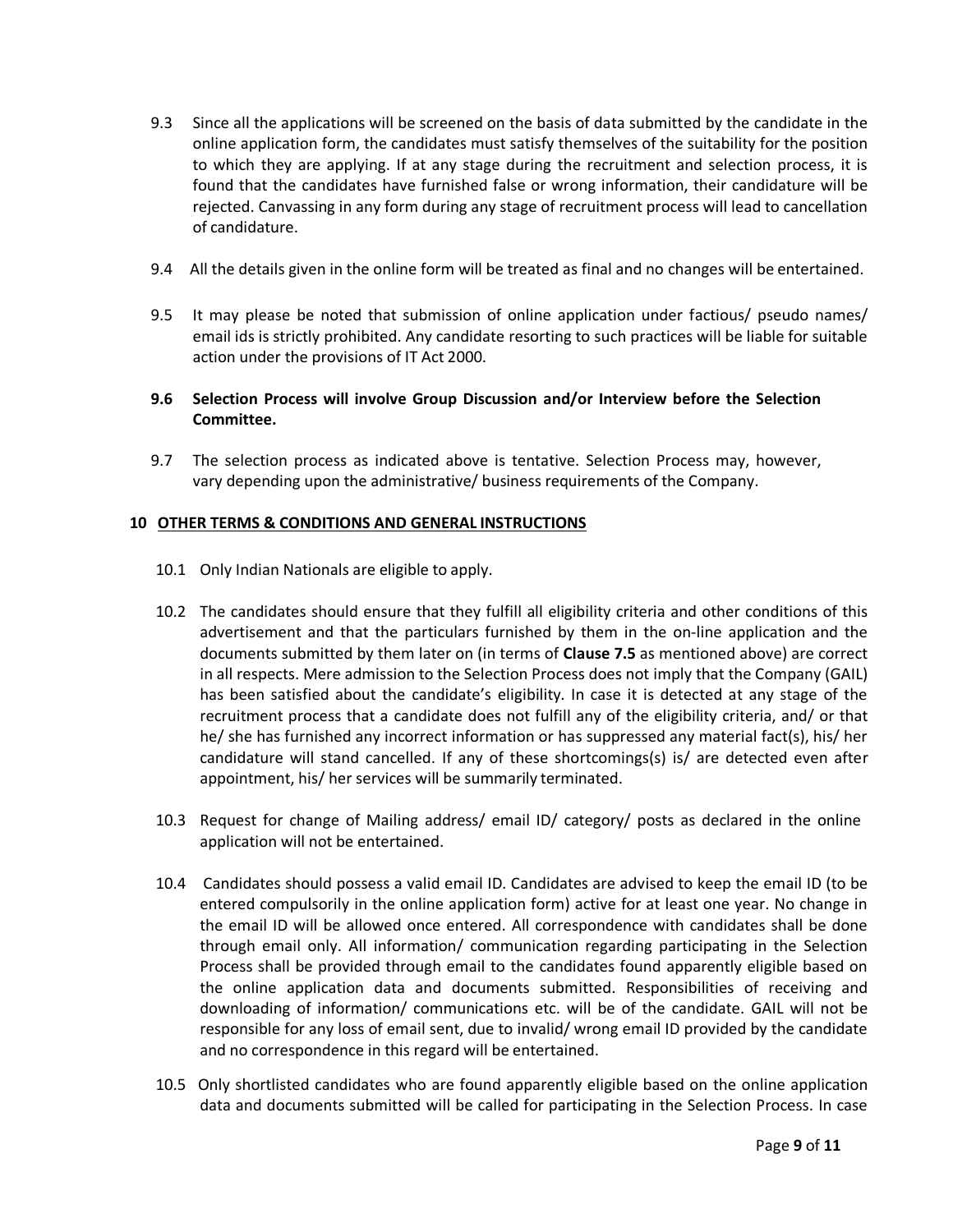the applicant does not receive any communication within **120 days** from the date of publication of this advertisement, it may be presumed that he/ she has not been shortlisted for the Selection Process.

- 10.6 Category **[GEN/EWS/SC/ST/OBC(NCL)/PwBD]** once filled in the online application form will not be changed and no benefit of other category will be admissible later on.
- 10.7 The OBC candidates who belong to **"CREAMY LAYER**" are not entitled for OBC concession and such candidates have to indicate their category as "General".
- 10.8 Relaxations/ Reservations for SC/ST/OBC(Non Creamy Layer)/ PwBD (degree of disability 40% or above) / Ex-Serviceman as per Government Directives are applicable.

#### **10.9 Degree of Disability for reservation**

Only such PwBD candidates would be eligible to get the applicable benefit of reservation/ concessions who suffer from not less than **40%** of relevant disability. For claiming the benefit of reservation/ concessions applicable for **PwBDs,** the candidates will have to submit a disability certificate as per formats prescribed by the Ministry of Social Justice and Empowerment vide notification no. G.S.R. 591 (E) dated 15.06.2017 in support of their claim.

- 10.10 Candidates belonging to **SC/ST** category should produce their caste certificate in the prescribed format issued by Competent Authority as prescribed by Government of India in support of their claim.
- 10.11 Candidates belonging to **OBC (Non‐Creamy Layer)** category should produce their **latest caste certificate** in the prescribed format issued by Competent Authority as prescribed by Government of India in support of their claim. The name of the caste and community indicated in the OBC (NCL) certificate must appear in the central list of Other Backward Classes. In case, the candidate fails to produce his latest caste certificate in the prescribed format issued by Competent Authority as prescribed by Government of India, his/ her candidature will not be considered. Further, OBC (NCL) candidates will have to give a self-undertaking indicating that they belong to OBC (NCL) category at the time of participating in the Selection Process, if called for the same.
- 10.12 To download the prescribed format please click relevant link **"Download prescribed format for SC/ST/OBC(NCL)/EWS/PwBD certificat**e" available on careers section of GAIL website [www.gailonline.com.](http://www.gailonline.com/) In case, the candidate fails to produce the certificate in the prescribed format issued by Competent Authority as prescribed by Government of India, his/ her candidature will not be considered.
- 10.13 Candidates presently employed in Central/ State Government Department, Central/ State PSUs or Semi Government Organization shall either forward their application through **Proper Channel** or shall produce **NOC** from their present employer at the time of Interview. In case, the application of the candidate is not forwarded through proper channel or the candidate fails to produce **NOC** from his/ her present employer at the time of interview, his/ her candidature will not be considered.
- 10.14 Candidature of the registered candidate is liable to be rejected at any stage of the recruitment process or after recruitment or joining, if any information provided by the candidate is found